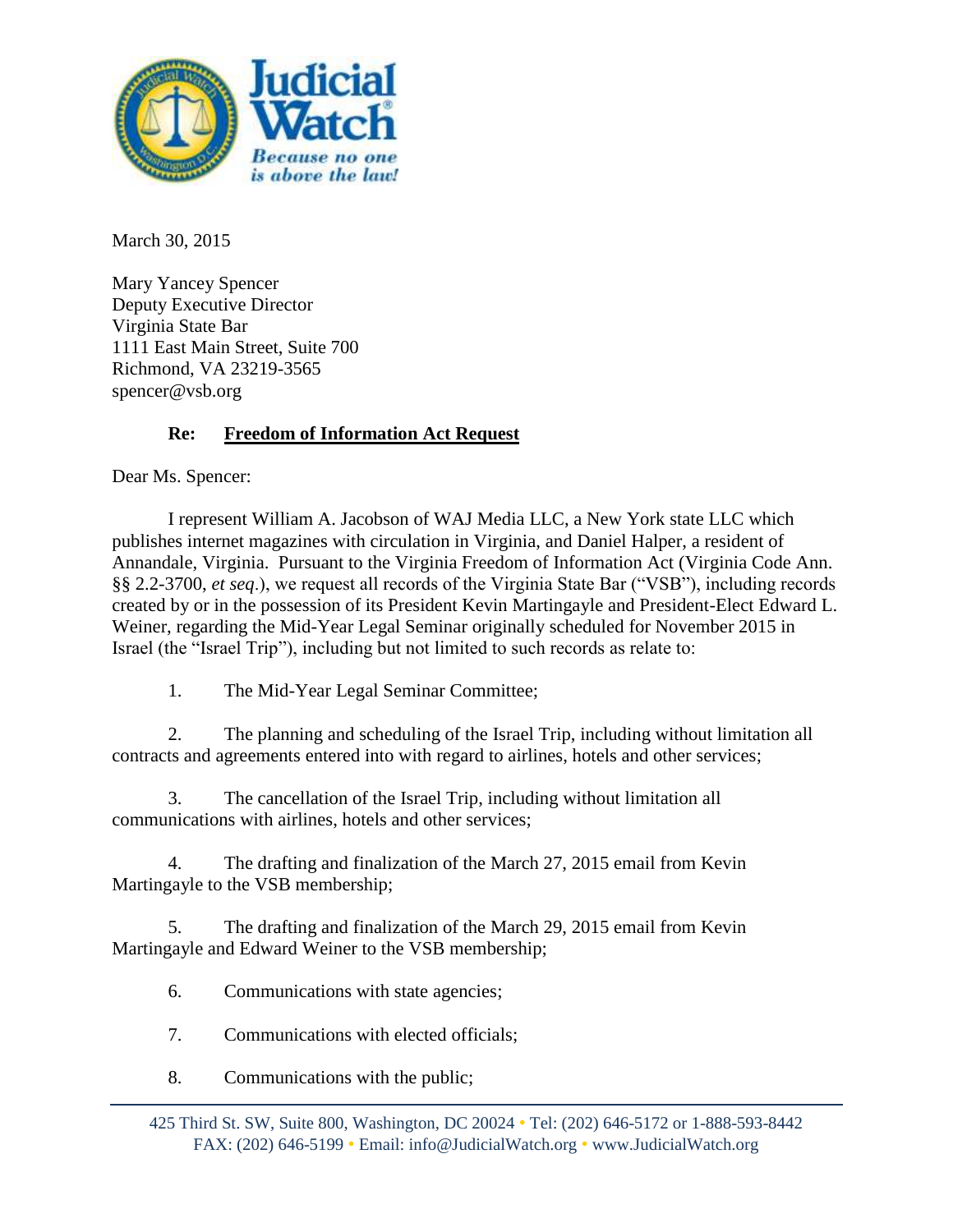Ltr. to Mary Yancey Spencer March 30, 2015 pg. 2

9. Communications with media;

10. Communications with VSB members;

11. Communications with the U.S. Department of State or other U.S. government persons;

12. Communications with the Embassy of Israel or other Israeli government persons;

13. Communications with The David Citadel Hotel, including but not limited to contracts and other agreements setting forth the terms and conditions for booking and cancellation of the hotel facilities;

14. Communications with Tour Plan International, including but not limited to contracts and other agreements setting forth the terms and conditions for booking and cancellation of the services;

15. The March 25, 2015 email to VSB members regarding the Israel Trip;

16. Complaints regarding the Israel Trip;

17. Documents regarding penalties, fees or other costs that would have come due on or about April 1, 2015, if the Israel Trip were not cancelled by that date;

18. Documents regarding the minimum 60-person sign-up requirement for the Israel Trip.

The time frame for this request is March 30, 2014 through March 30, 2015.

Any reasonably segregable portion of a record otherwise exempt from disclosure is required to be made available after deletion of the portions that are exempted by law and a written explanation must be provided as to why certain information was redacted. Va. Code Ann.  $$2.2-3704(B)(3)$ 

In the public's interest, we ask for a fee waiver. As a media organization with circulation in Virginia, WAJ Media LLC has proven history of turning raw records obtained via public records requests into distinct editorial works and disseminating them to the public through it online blog known as "Legal Insurrection." In the event that our request for a fee waiver is denied, we are willing to pay up to \$200, but ask that we be notified in advance of cost estimates pursuant to Va. Code Ann. § 2.2-3704(F).

We look forward to receiving records in five (5) business days Va. Code Ann. § 2.2- 3704(E). To facilitate the response, we are willing to receive records in electronic format via email Va. Code Ann. § 2.2-3704(G).

425 Third St. SW, Suite 800, Washington, DC 20024 • Tel: (202) 646-5172 or 1-888-593-8442 FAX: (202) 646-5199 • Email: info@JudicialWatch.org • www.JudicialWatch.org